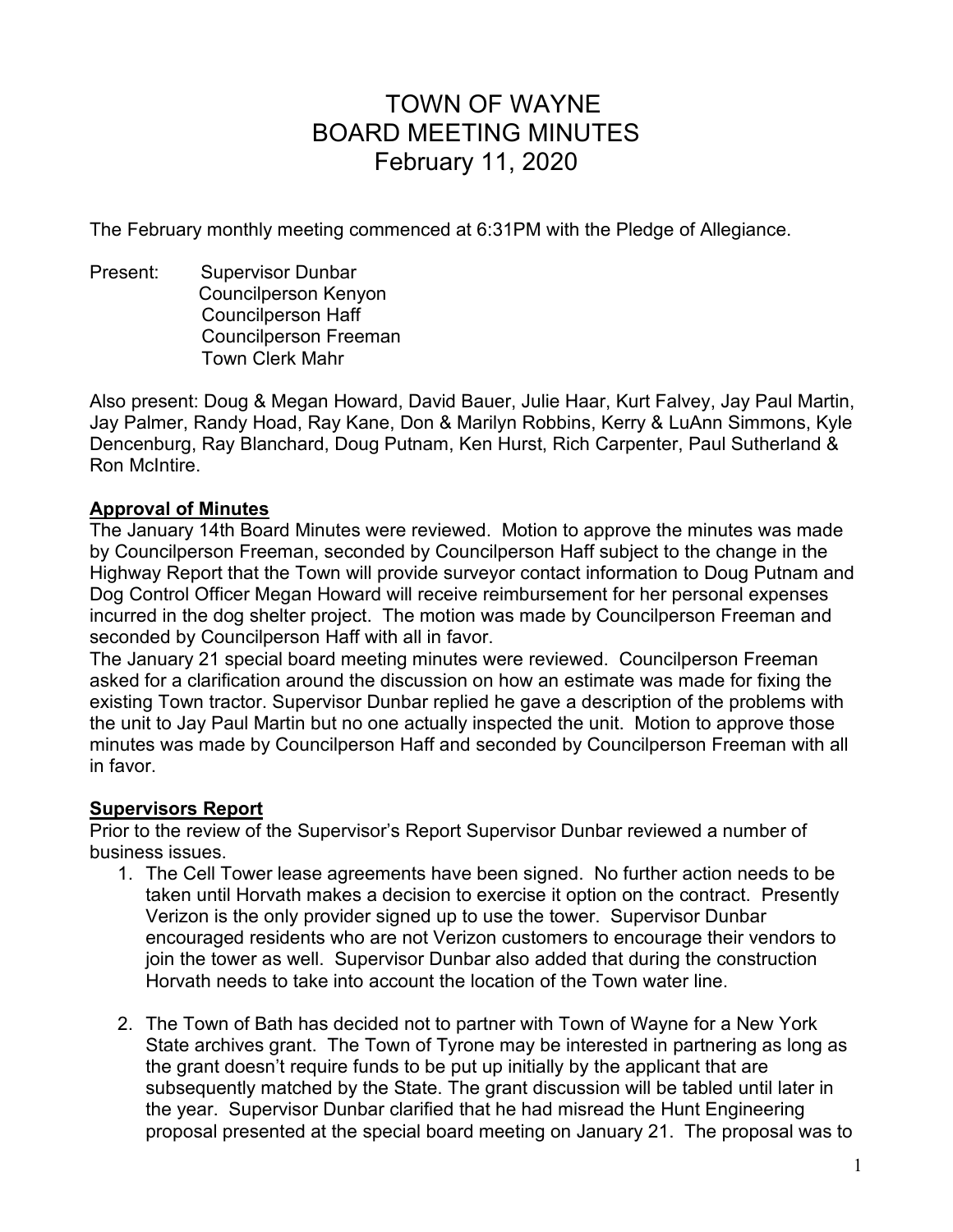engage Hunt's grant writing services on an \$8,000 retainer. Supervisor Dunbar followed with making a motion that the Town retain Hunt Engineering for general engineering grants and bid package services. Councilpersons Haff and Kenyon suggested the Board review the capabilities of the Town's current engineering firm, Larson Engineering, before making any decision. Councilperson Freeman recommended tabling the proposal because until a plan for grant projects was established. Councilperson Freeman also agreed with Councilperson Haff that a meeting should be set up with Larson to understand their offerings.

- 3. Supervisor Dunbar gave an update on the Records Recovery Investigation. On February 5, 2020 Town Attorney Connolly received the following information via email from Noel Terwilliger in the District Attorney's Office that he had been contacted by a Town Board member who stated that he or she did not want a criminal investigation. Dunbar stated that Noel Terwilliger was an ADA in the office assistant district attorney. This claim has caused a delay in the investigation requiring Attorney Connolly to draft a letter to DA Baker stating the accurate interest of the Town.
- 4. Supervisor Dunbar discussed that he was preparing a draft of a Procurement Policy for the Town Board and public to review. Supervisor Dunbar was meeting with DSD Webworks to discuss the possibility of putting documents on the Supervisor's page of the website. Supervisor Dunbar indicated if the price was around \$600 he would not proceed without further discussion.
- 5. Supervisor Dunbar revisited the Tractor Mower purchase approved by the Board at the January 21<sup>st</sup> special board meeting. Supervisor Dunbar reiterated his view that the equipment bid and subsequent purchase did not follow New York State legal guidelines. It was Supervisor Dunbar's contention that the Town attorney should review the bid along with State Comptroller's Office. If the legal concerns are not addressed to Supervisor Dunbar's satisfaction he will not sign a check to purchase the new unit. The Steuben County mowing contract was also reviewed. Supervisor Dunbar stated that the previous Supervisor signed a contract in September that was not notarized and was not presented to the Town Board for approval. The County required changes in the contract that were never acted on so there is no agreement in place at this time.
- 6. Supervisor Dunbar gave a brief update on the progress being made on the highway union negotiations. Framework discussions have taken place. Major issue is health care and its impact on the Highway budget.
- 7. The Annual Update Audit (AUD) was submitted on January 18<sup>th</sup>. Response from the State Controller's Office indicated there were (6) items that need to be addressed. Supervisor Dunbar stated he has had issues accessing the NYS retirement system and briefly discussed the current costs associated with his book keeper training. Supervisor Dunbar will be contacting the State Comptroller's Office to conduct an audit on the Town's finances. Supervisor Dunbar added that he has had numerous discussions with accounting folks who stated that many times accounting plugs are used to balance financials. Councilperson Freeman stated the Board should be a participant in the audit process.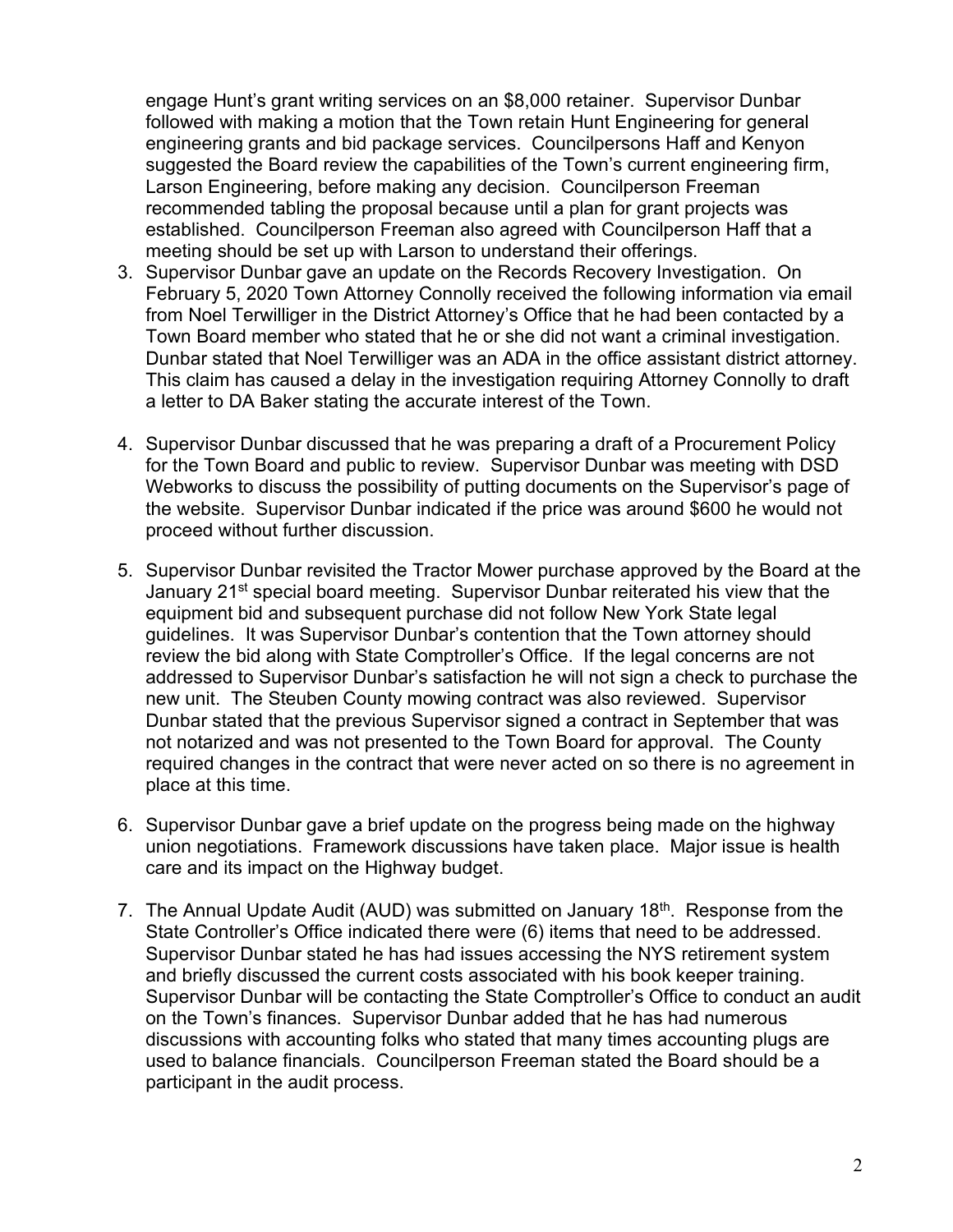- 8. Fund Balances were presented showing \$193,000 in the General account and \$ \$300,000 in the Highway account. Clerk Mahr made the point that there was a discrepancy between the numbers shown in the fund balance report versus the Supervisor report. Supervisor Dunbar was to research.
- 9. A breakdown dog shelter costs was presented.
- 10. Supervisor Dunbar reviewed Town Hall infrastructure upgrades and asked the Board to approve prepaying SCT Computer for the networking installation performed on February 6-7. Councilpersons Haff and Freeman questioned why the project was done without Board approval. Supervisor Dunbar indicated he would review potential expenditures with the Board in the future prior to proceeding. The Town Board agreed to pay the invoice not because they agreed with project but because of the value they placed in SCT as a vendor. Motion was made by Councilperson Freeman and seconded by Councilperson Haff with all in favor. Councilperson Freeman also reiterated her concern that the Town was spending money without proper approvals and questioned the validity of the account codes being charged. In addition Councilperson Freeman suggested that there should be a policy put in place with a limit on what could be spent without Board approval.

The supervisor's report for January was reviewed. Councilperson Freeman questioned why the cash on the Trust & Agency was zero. Supervisor Dunbar said since the funds going in and out of that line were a wash it did not really need to be reported. Supervisor Dunbar added that the transaction doesn't impact the accounting system at all and is not a checks and balance on anything. Supervisor Dunbar will review the requirement with Williamson Law and the State Comptroller's office. Motion to approve the Supervisor's Report contingent upon clarification that the Trust & Agency line could be blank was made by Councilperson Kenyon and seconded by Councilperson Haff with all in favor.

# **Clerks Report**

The Clerk's monthly report for January 2020 was presented with no discussion. Motion to approve the Clerk's Report was made by Councilperson Haff and seconded by Councilperson Kenyon with all in favor.

Abstract 2 vouchers were reviewed for the General and Highway Accounts. There was no Trust and Agency vouchers.

Abstract 2 Vouchers submitted were broken down by:

| • General Account | Vouchers $13 - 51$ | \$231,477.22 |
|-------------------|--------------------|--------------|
| • Highway Account | Vouchers 6 - 13    | \$7,300.79   |

Councilperson Freeman questioned Voucher #s 17 & 20 being charged to the 2020 budget because the expenses were incurred in 2019. The Board agreed to do a Resolution for a funds transfer from the unallocated funds to accounts A1315.48 and A1420.4 accordingly. In addition the account charged for Voucher 26 needed to be changed to A4050.4 Councilperson Freeman reiterated her concern regarding the Williamson Law vouchers being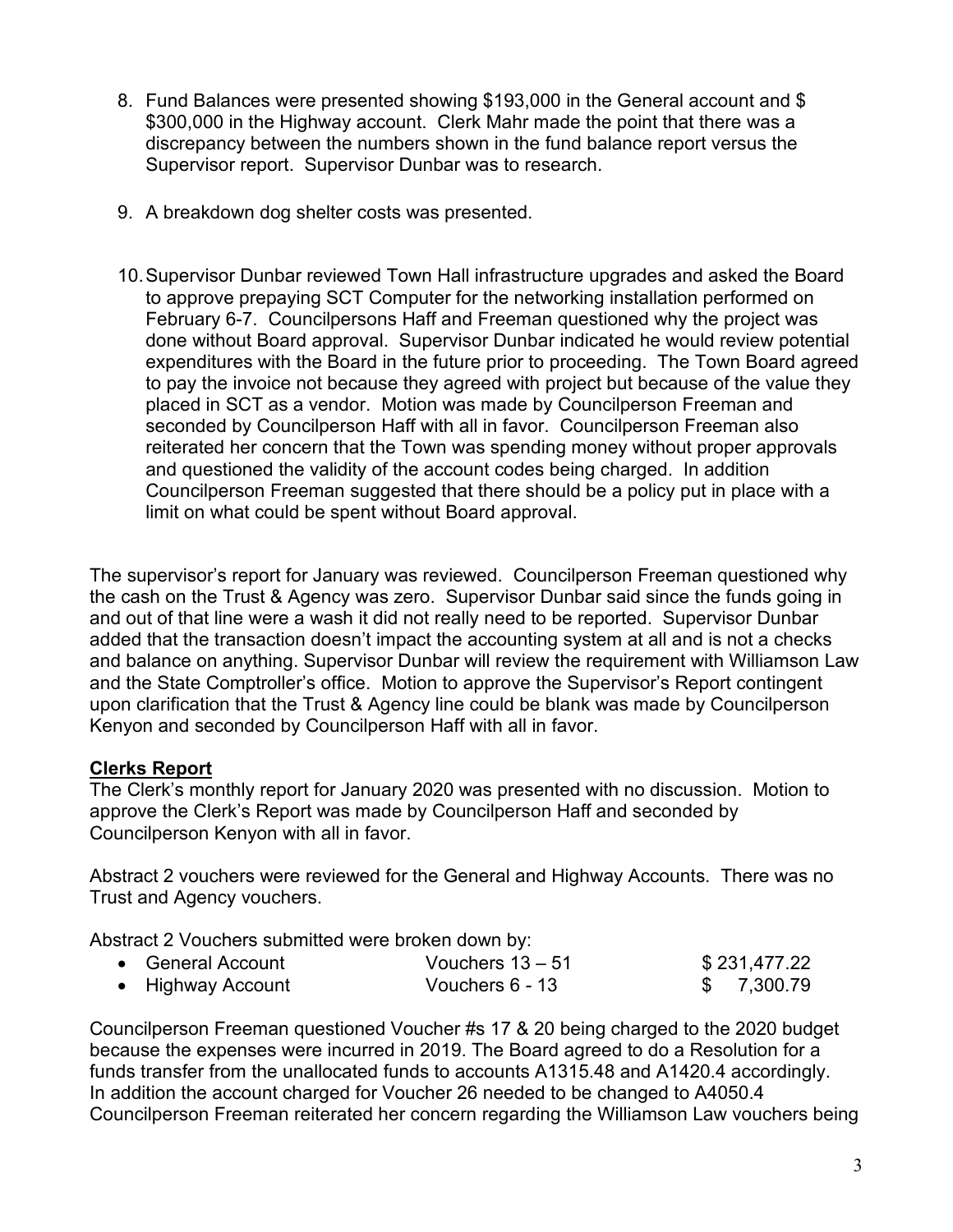charged to the book keeper accounts versus the Chief Financial Officer. Supervisor Dunbar stated he was shadowing Williamson Law presently and they were actually performing the book keeper activities. Councilperson Freeman also indicated that the Urda dumpster voucher should be a General Fund expense not Highway. Clerk Mahr to make the correction. Motion to approve Abstract 2 subject to the account code changes was made by Councilperson Haff and seconded by Councilperson Kenyon with all in favor.

Clerk Mahr also indicated that (2) invoices were not included for repair of the snowplow in the Highway because it was unclear what account code to charge. Reimbursement monies were received from Geico insurance. Councilperson Haff made a motion to prepay the (2) invoices seconded by Councilperson Freeman with all in favor.

## **Tax Update**

Clerk Mahr updated the 2020 Tax Collections. As of January  $30<sup>th</sup>$  \$1,601,875.66 has been collected and \$917,590.89 remain outstanding. The Wayne Fire Department and the Keuka Lighting accounts have been paid. A brief discussion was held as to when to pay the General and Highway Funds.

## **Justice Report**

Justice report was reviewed with no discussion.

## **Assessor**

No report.

#### **Highway Superintendent Report**

Highway Superintendent Doug Howard discussed journal activities for the month of January primarily with regards to snow removal. 1,057 gallons of fuel was used. The Town water system will need spare parts stored for back-up in case system fails. Primary concern is for a back-up chlorine pump. Estimated costs for the spare parts is \$921.00. Another discussion was held regarding the surveyor pin placement for Mr. Putnam's adjacent land. Supervisor Dunbar to contact McConnell & Mueller.

#### . **Code & Zoning Officer**

Review of monthly report was presented with no discussion.

There was no Zoning Board Meeting in December or January so the November minutes are still in draft mode. There was no Planning Board held this month so the January meeting minutes are also in draft mode.

#### **Watershed**

No report

#### **Dog Control Officer**

The monthly report was reviewed with no discussion. Dog Control Officer Howard informed the Board that the shelter passed its inspection with the State Vet. DCO Howard also stated in January there were (4) lost dogs one of which was put in the shelter and then returned to its owner. In addition, DCO Howard contacted the Association of Towns and was informed that Liz Kenyon could not be interim assistant Dog Control Officer because she is on the Town Board. Supervisor Dunbar will need to act as the interim. The dog shelter additional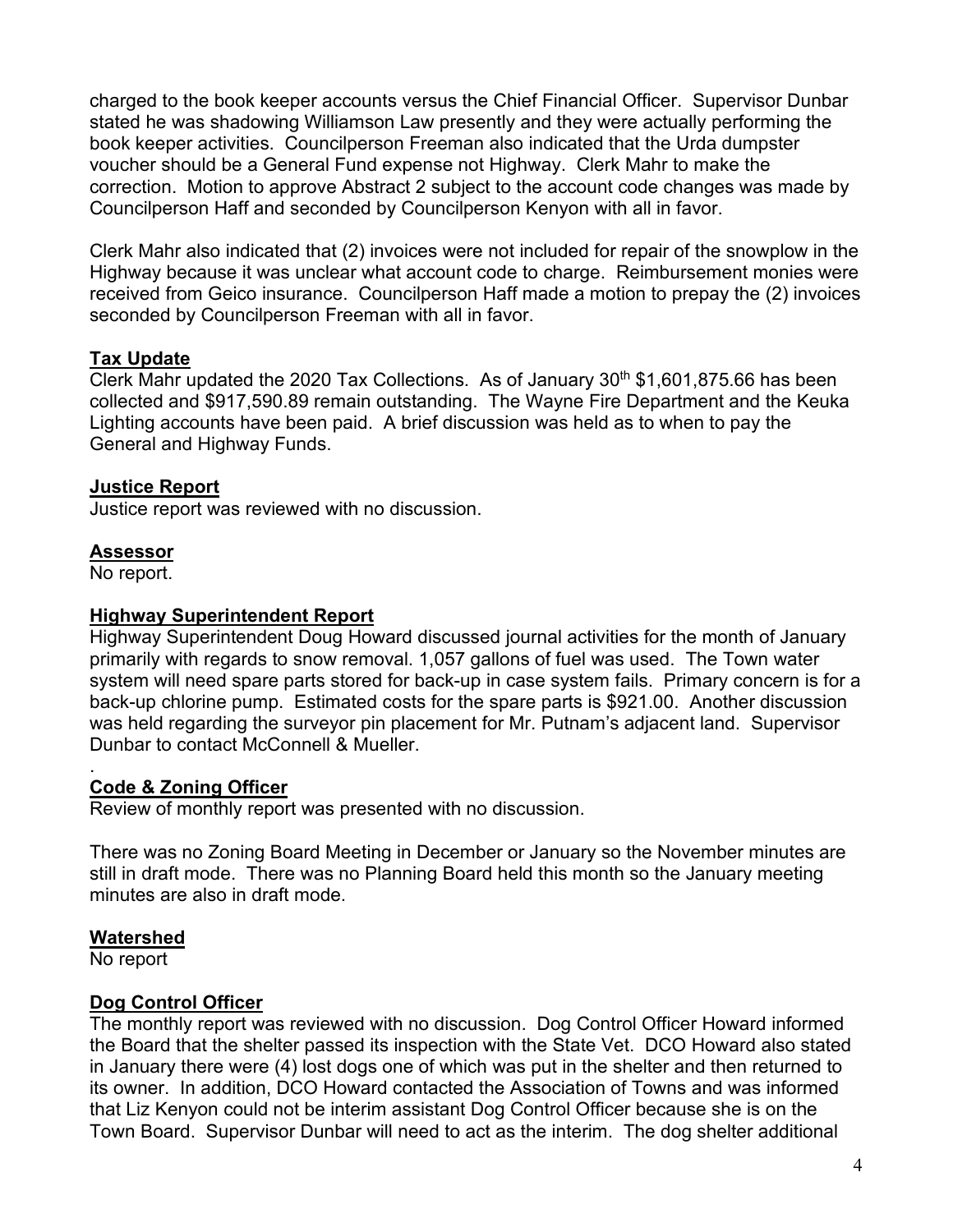materials that need to procured to bring shelter into total compliance were discussed. Councilperson Freeman inquired about boarding dogs from other towns in the shelter with potential reimbursement.

# **History**

Review of monthly report was presented with no discussion.

## **Web Statistics**

Review of monthly report was presented with no discussion.

# **Executive Session**

At 8:11 PM Councilperson Haff made a motion to go into executive session to discuss personnel issues. The motion was seconded by Councilperson Freeman with all in favor.

At 9:20 PM the Board came out of executive session with the following actions:

1-Motion to approve backpay for Amy Gush for her services to January 1, 2020 given her understanding she was selected for the positions of Watershed Administrator, Planning & Zoning Board secretary by the previous Town Supervisor.

The roll call was as follows:

| <b>Councilperson Haff</b>    | <b>Yes</b> |
|------------------------------|------------|
| <b>Supervisor Dunbar</b>     | No         |
| <b>Councilperson Freeman</b> | Yes        |
| Councilperson Kenyon         | Yes        |

2- The Board has reviewed the applicants for the open positions from the January Organizational meeting and will be making offers to the selected candidates. After the offers are accepted the names will be announced.

# **Public Comments**

Mr. David Bauer stated he agreed with the State Comptroller's Office doing an audit on the Town's financials.

Mr. Ray Kane stated he was in favor of the infrastructure upgrades and asked what plans are in place for disaster recovery for the Town's portable devices. Supervisor Dunbar replied that SCT Computing is engaged on this project and it is a work in progress.

Mr. Ron McIntire asked what analysis was done prior to signing any contract with Steuben County on mowing. Mr. McIntire reiterated that the Town lost money on previous contracts of this nature and should not be buying a new tractor mowing just to perform this contract.. Supervisor Dunbar responded that there is no contract in place at this time.

Ms. Julie Haar asked who on the Town Board made the request not to press criminal charges on the records retention investigation. She also clarified that Noel Terwilliger is an investigator for the county not an ADA. Ms. Haar also questioned why the Board expressed concern over the Town Supervisor spending \$3,800 dollars for upgrading the network when they approved \$6,000 additional for the tractor mower. Councilperson Haff responded that the tractor mower was a project presented to the Board for approval before any action was taken whereas the networking project was done without the Board's knowledge or consent.